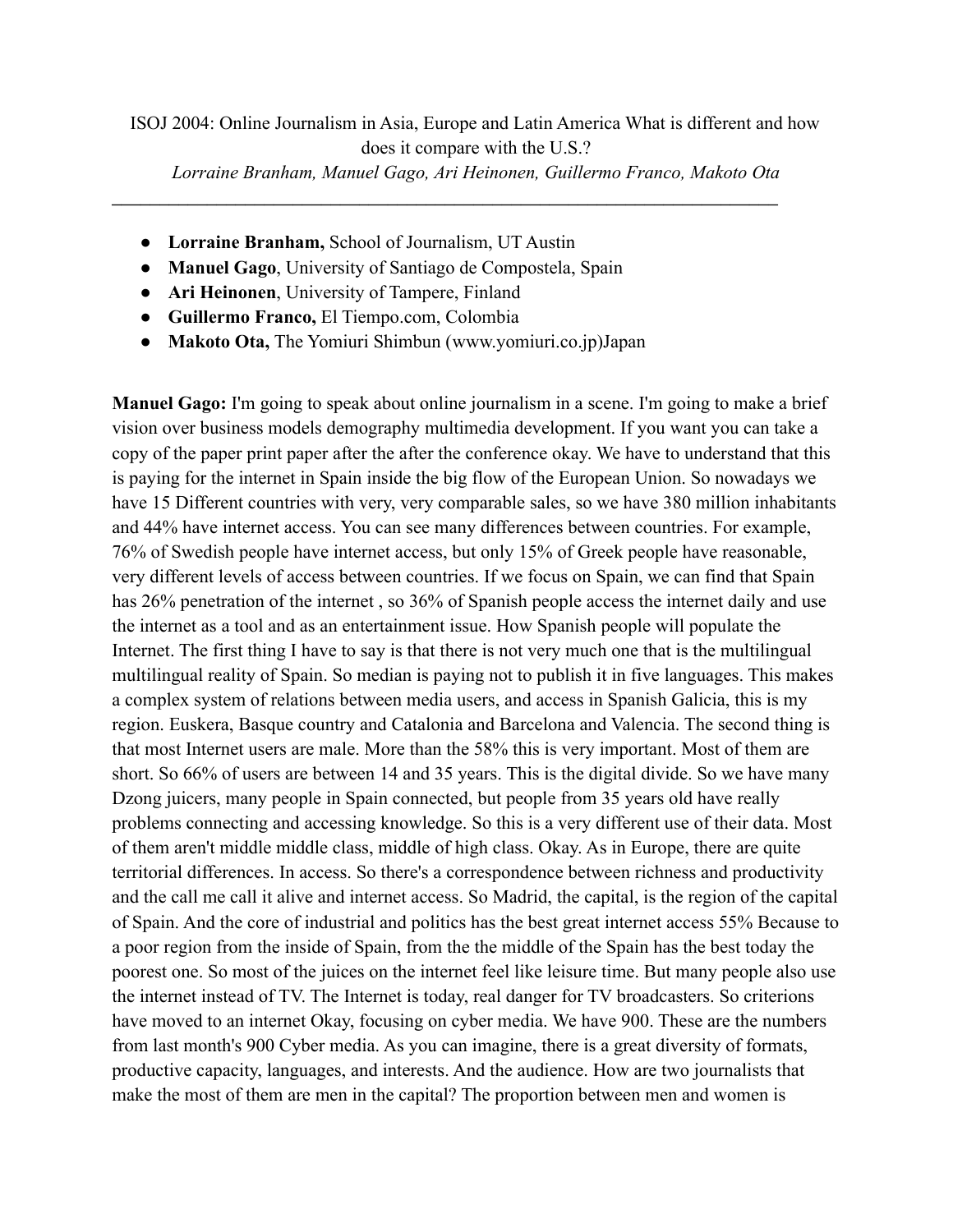liberated but in regional peripheral media the proportion of men is highest. So this is a curious data. And the median age of journalists is about 29 years old. If we go back to 1996 These guys were out of the schools and they began to take two to working directly online journals. And there is a very important data. Most of the internet newsrooms has more than 50% of grant holders people with half bad contracts to work and salaries are low. Also. This is not the worst of the panoramas. Okay, if we positioned the media inside the whole traffic of the internet in this pain, fooled worms are the media. So first, Google searchers male media is one marker sport advice, general information under the purview of sport. As you can see, the media has not been the relevant role. of the internet audience. The most important roles are from portals which contain consent right web services like agenda, entertainment in general, the most of the audience of a newspaper, online newspapers are from especially sports. How online journalists catch the revenue, how to make business there are mainly four models. They everything. For example, base shirts, the 90% of content, pay something you can access to work and you must pay to access archives or special reports. Special users don't pay but give us something. You have two left in your email and your data on demography, household income and this kind of thing. Don't pay at all. This is the most online Spanish newspaper. So you can read all the content and this is not any kind of reducer or fees. These are the best internet tutorials. So advertising, traditional advertising banners and these kinds of ads Vogel's continues to be the main economic mainstay. 772 millions of euros, more or less. were invested on the internet. There are other other kinds of revenue business also. So this is eBay's in his printed version. This is the most popular newspaper in Spain. They make a high and top level effort to stay on the internet. They belong to a very very huge communication group with interest in his pain and later in America. So prisa the group created this enterprise which centralizes all digital media of the group. It makes money and information management in a very original way. So the press buys every piece of content and mixes it up and unjoins it to make different projects with all the content of economic media, sports media, general political media, entertainment and so on. They make new brands, new models, new products, and so on in the newsroom of Pisa, which one day is the bias on the net? And the rest of newspapers are outside the newsrooms of the newspapers. There are only very few links inside the newsroom for five journalists and the rest of people, designers, programmers, writers and so on. In other buildings there is no communication. This is the time so the most important thing is that people if you can if you want to access to information in bias, you have to pay annual subscription subscription. They produced all the diaries and it was the first European diary including all the results were not good. We're not good. The other model is to make business in a very traditional way. They sell content and they sell infographics and so on. They are up to obtaining profits by first name this year. This is the section for more than here. Okay. I want to finish this big view with multimedia examples on the internet. As you know, multimedia is famous, the pastiche and the most beautiful face of newspapers so newspapers try to make the best infographics animated multimedia. So I want to show only one kind of word for these kinds of interactive infographics. I love this graphic because it was made by me with TV images with Flash images. It relates to the killer of the information agent office in Baghdad.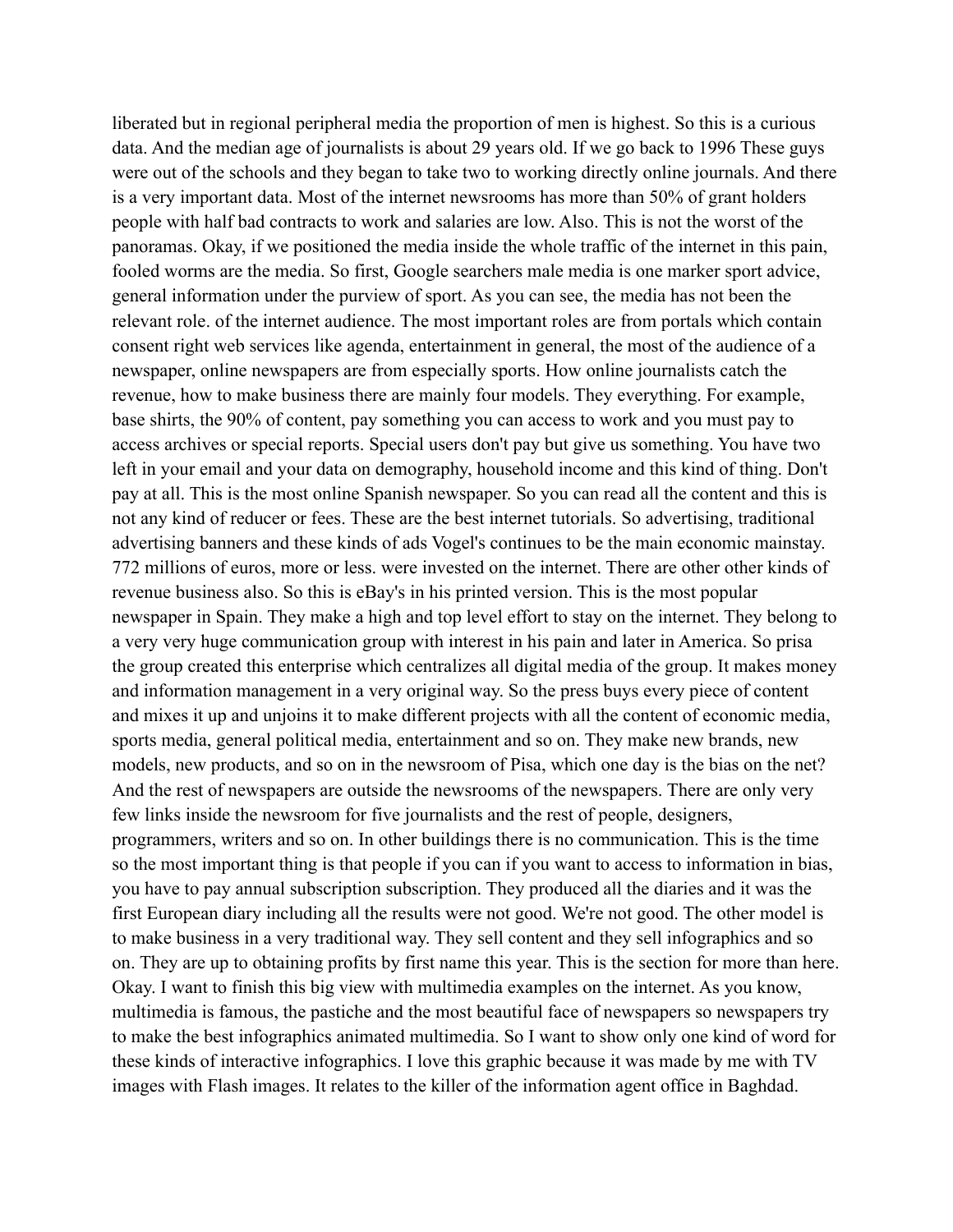Spanish information I didn't have his so it raised a step by step the kill. Okay, this sequential one narrative describes where the killers were, were the office of intelligence. And this is TV images that were pushed inside the graphic and mixed with vectorial ones. So do you have this is a high quality high quality graphics of killing so this was a very brief situation says would you can give all the questions. Thank you.

**Ari Heinonen:** I'm glad to be here for the first time and it is not the last time. Trying to listen to Lorraine is anything between 10 minutes and half an hour. So let's see how I manage this. Well asked me to outline some of the essential features that could characterize the Nordic online journalism scene. It's quite a tall order. But I'll try to meet this by giving in the following some subsets general assets assessments about the situation in our region. But like Manuel, I would like first to give you a rough picture of the region I'm talking about, especially about its communication landscape to give some kind of a context to this online journalism thing. As you see we are up there in the north close to the North Pole in the northern edge of the European Union to the contrary to Spain, which Manuel was describing earlier. We are big countries. There are five Nordic countries and we're big, but only geographically speaking. In all those five countries, there are only 25 million people. And I believe in the US there are at the moment about 300 million people in Finland where I'm coming from there are 5 million people which makes it a slightly smaller media market then I think St Chicago for instance. So it's not that those terms were not big. But also this reflects the size of our media core prices as well. The biggest ones in Nordic countries are Swedish owned Bonaire and finished in Sonoma. WS o y. And their annual turnover in 2002. I believe it was something like 2000 million euros Time Warner's was what it was that I got figured 25 mil 25,000. Millions, something like that anyway, it's a huge difference. Regarding the media landscape, there are three characteristic features in Nordic countries. One is that we are newspaper agents. The circulation of newspapers per 1000 people is highest in the world in Norway. And Finland is in the third position in this respect. And Sweden's fourth second feature is that public service broadcasting is in a very strong position in all Nordic countries. And these companies have also entered the online journalism field in a quite strong way. Third, we are also a new media country. And this refers both to the internet and the use of mobile phones as well as you know Nokia is finished. Well, its headquarters is still in Finland, at least let's say it's on Buy American pension funds, I believe. And we have Sony Ericsson in Sweden. And mobile phone use is very common in all Nordic countries in Finland. Nowadays there are almost more mobile phones than there are people. An important feature regarding new communication technologies is its use, and I believe the word penetration is quite evenly spread among population, at least relatively speaking to the contrary to what Manuel said about Spain, I can say that there are of course differences regarding new media use and penetration in Nordic countries. But in general terms we can say that to a large extent the digital divide is not as wide in the Nordic countries as in some other parts of Europe and the world. Now then, it's no big surprise then I would say that a rich variety of online journalism experiments has grown out of this quite fertile landscape. I will now present three examples of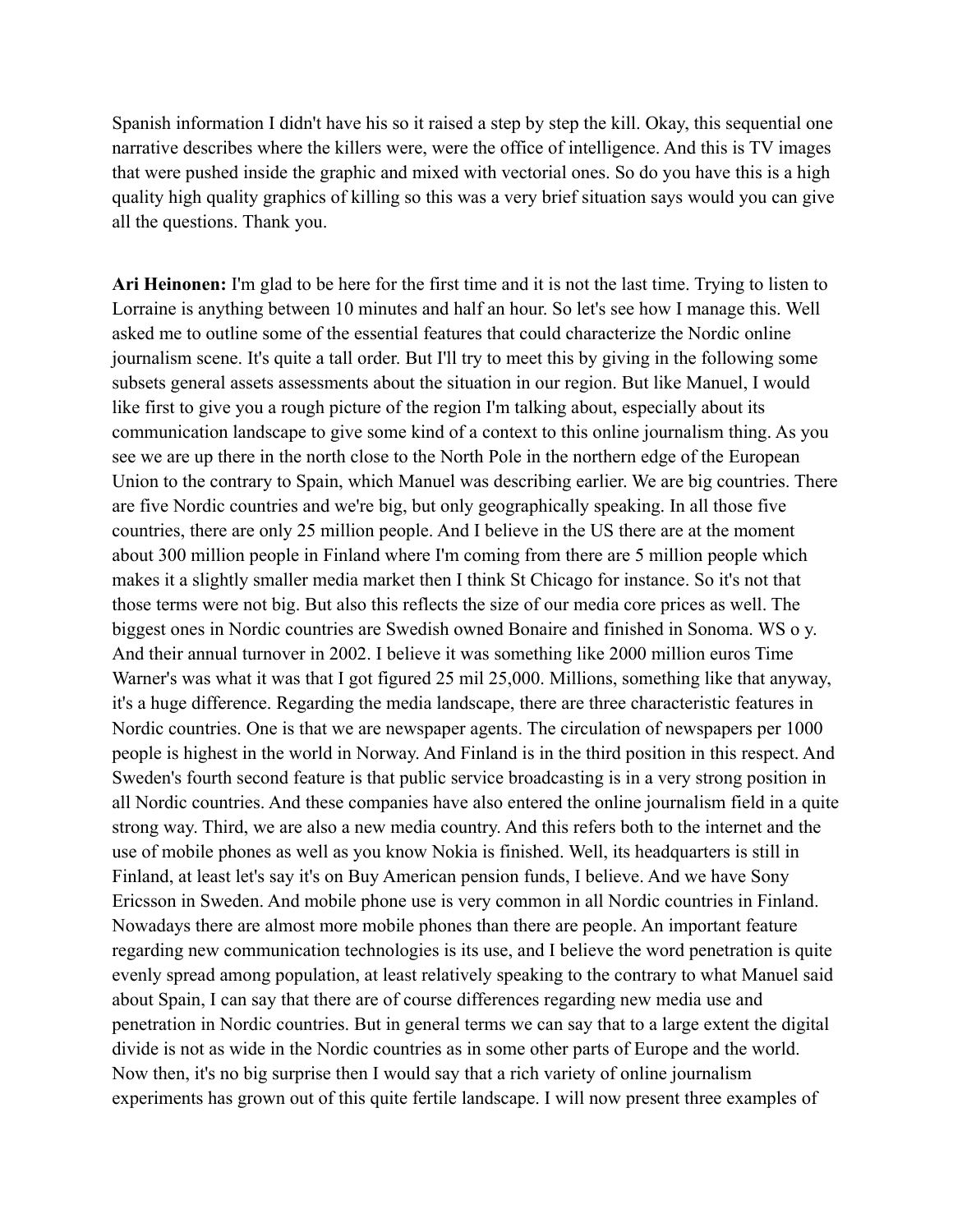Nordic online journalism for you to have a taste about online publications in our region. Each of these three cases represent one trend that can be distinguished to my mind in the online journalism landscape in the Nordic countries. Let's take this Norwegian site first. This is where there's God which is the most popular news news site in Norway. It has been praised very many times for its original approach to new media VJ net. It has not been content with only repurposing the contents of its printed version online. But he has deliberately deliberately developed its online character with special features and special contents. It is an ambitious online journalism site, I would say that kind of a site that was envisioned back then in the 90s. For instance in a study that I conducted among those days, new media experts, they envisioned that the future online journalism publications would be making good use of the new communication possibilities, interactive possibilities and multimedia possibilities are enabled by the internet, and especially the World Wide Web, and thanks as they would be distinguishing themselves from traditional media. And to a large extent the internet scam is one of the examples in Nordic countries that is at least trying to proceed towards the race and another example is Helsingin Sanomat on the left, which is run by the biggest newspaper company in Finland. This is an example which I picked here because this is an example of a medium that used to be famous for its innovative and avant garde experiments in online storytelling, but which has recently scaled down its online operations. It really developed its quite unique concept, which produced a series of award winning examples of how online journalism could ideally look like at the moment, Helsingin Sanomat is still doing a rather nice online publication. Nothing wrong with that, with numerous special sections and special features, services, but its news content is basically repurposed. From the printed version. I think housing and cinema in this sense, regardless of its very nice features, pretty much represents a typical newspaper approach to online journalism that can be found in Nordic countries. I was hesitant in the beginning. Then we've actually painted after a while, and then it has been slowing down again, since the investments didn't pay back immediately. The third example here is dance Goradia, the Danish radio, Denmark radio I believe, which is an example of the strong online presence of public broadcasting companies online. We have some similar examples in Finland as well in Norway. In Sweden as well. And it seems to be to me regarding online journalism staying in Nordic countries, but also these public service broadcasting corporations are also nowadays very much stressed financially so to say but since they are not being dependent, so directly on advertising revenues, they have been able to to develop with more purpose for me if I would say some introducing new features of CRS online journalism is of course that they are by nature able to produce genuine multimedia content because of their expertise in in video and audio fields. And in addition to that, their production cycle has always been more or less 24 hours a day, seven days a week instead of newspapers, bubbler once a day publishing cycle. So this is the first trend of online journalism in Nordic countries which I would like to raise here, and that is that the scene is rich. online journalism is alive and doing relatively well. And it has established its role as a matter of fact dimension of the news media. The second trend, which is to my mind dominating discussion of online journalism in the Nordic countries is no surprise it's money. I haven't noticed that. Well, to me, it seems that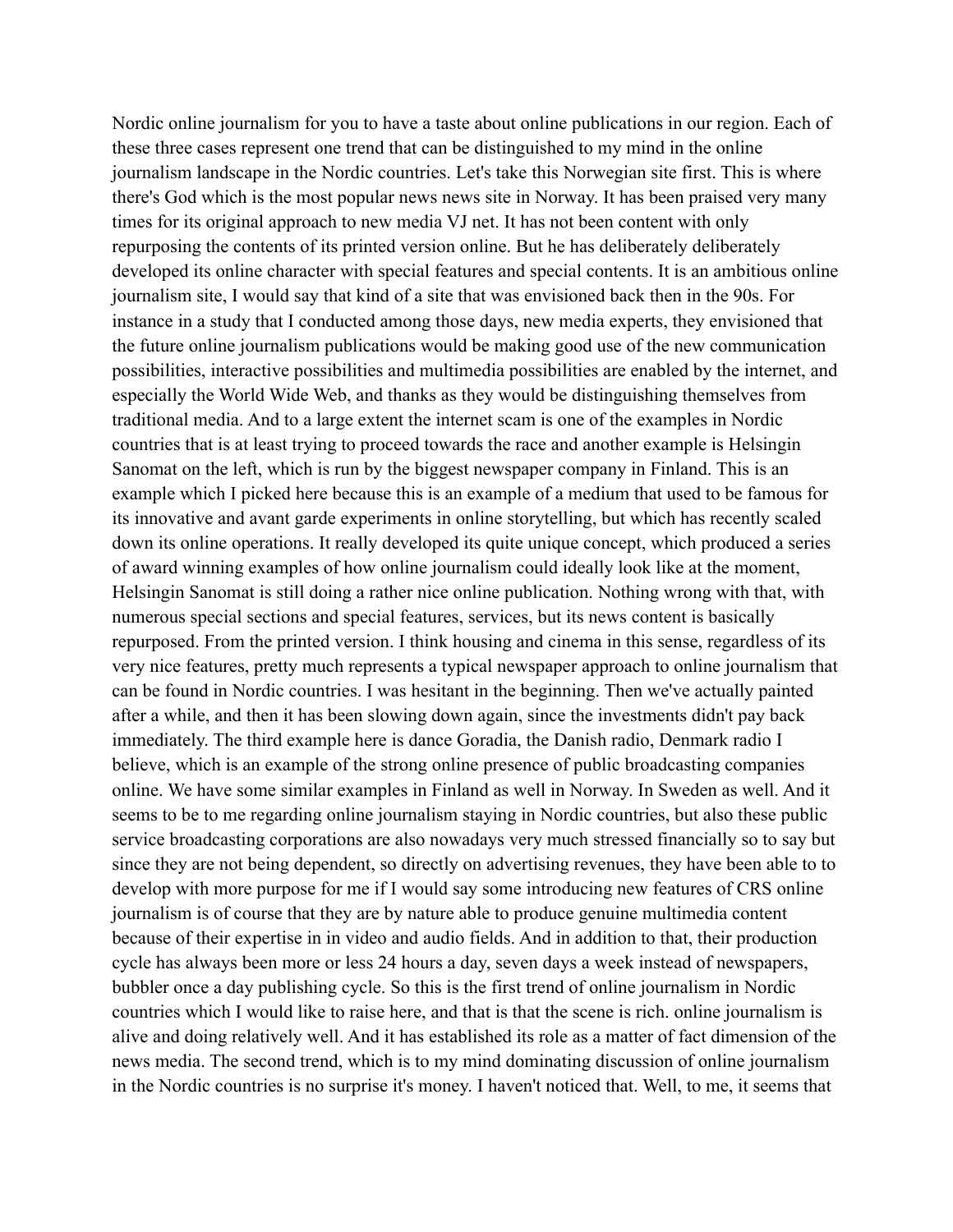the media industry at the moment is almost desperately trying to find out how to make money with online journalism and fast. I noticed that this quest for revenues dominates all the meetings and conferences of media executives. So much so and this is something that I've been starting to think that rather than speaking of the public, or even having the audience in these meetings, the dominant terminology. terminology is saturated with phrases like customer or sometimes consumer and this may be rhetorical hairsplitting, but to me, this reflects that. Journalism is seen as something that is to be sold at the Public Interest side of journalism, which anyway is the basis of how business if you will, is seldom present in this industry, this course. To put this section short, I just say that, in this quest for revenues, there are the typical things being discussed in Nordic countries as everywhere I think. Media companies are trying to get money from advertising and from content and as, as everywhere and to certain extent advertising scenery. Doesn't look too bad. In the whole of Europe, there is a forecast that online advertising will grow by 15% this year. And last year, banner advertising in Sweden cut up by 17% and whole online advertising was up 14% in Finland. So these are quite good figures, I believe. But then we have to remember that online advertising is only 2% of the whole advertising cake in Finland. So we are still speaking about relatively small amounts of revenues and contents, selling condensates. It's about selling subscriptions as the sale price has been helping Astana Martez is now charging for its online contents. But it is also about multiple content, revenue strategy strategies. Some many newspapers are selling their PDF papers, they are selling the mobile news and they are selling their access to their archives. And this is well if money is the second trend. The third trend is then related to this multiple revenue strategy or strategies of online media in Finland. To put it very briefly, it seems to me that while online journalism online me online journalism media is trying to figure out how to get revenues from all kinds of sources. This has led to a phenomenon, which can be called multiple media publishing. No news in that either. But to me, I'm a bit worried about this present stage of multiple media publishing. Because to me, it seems to be, I would say that online journalism has, to a certain extent, read used to mean only recycling of journalistic bulk material in many Nordic online media. There is online news, there is mobile news, there are PDF papers, but all contain the same material. So what we get for subscription fees is more of the same. And I'm not sure whether that is a feasible strategy, not from the point of journalism, at least, isn't to my mind. And I'm not convinced that it is either a very feasible, business tragic strategy in the long run. So I will cut it here now instead of this half an hour. Want to emphasize this, that, that this multiple media and journalism is to a certain extent beneficial for the public? We are living in a multiple media device environment already, so it's very nice to get news. From different channels. But if it means that we only get more of the same, I'm not sure whether it will be a feasible strategy for online journalists. Thank you.

**Lorraine Branham:** Thank you professor, the editor of El tiempo.com to talk about online journalism in Colombia and Latin America.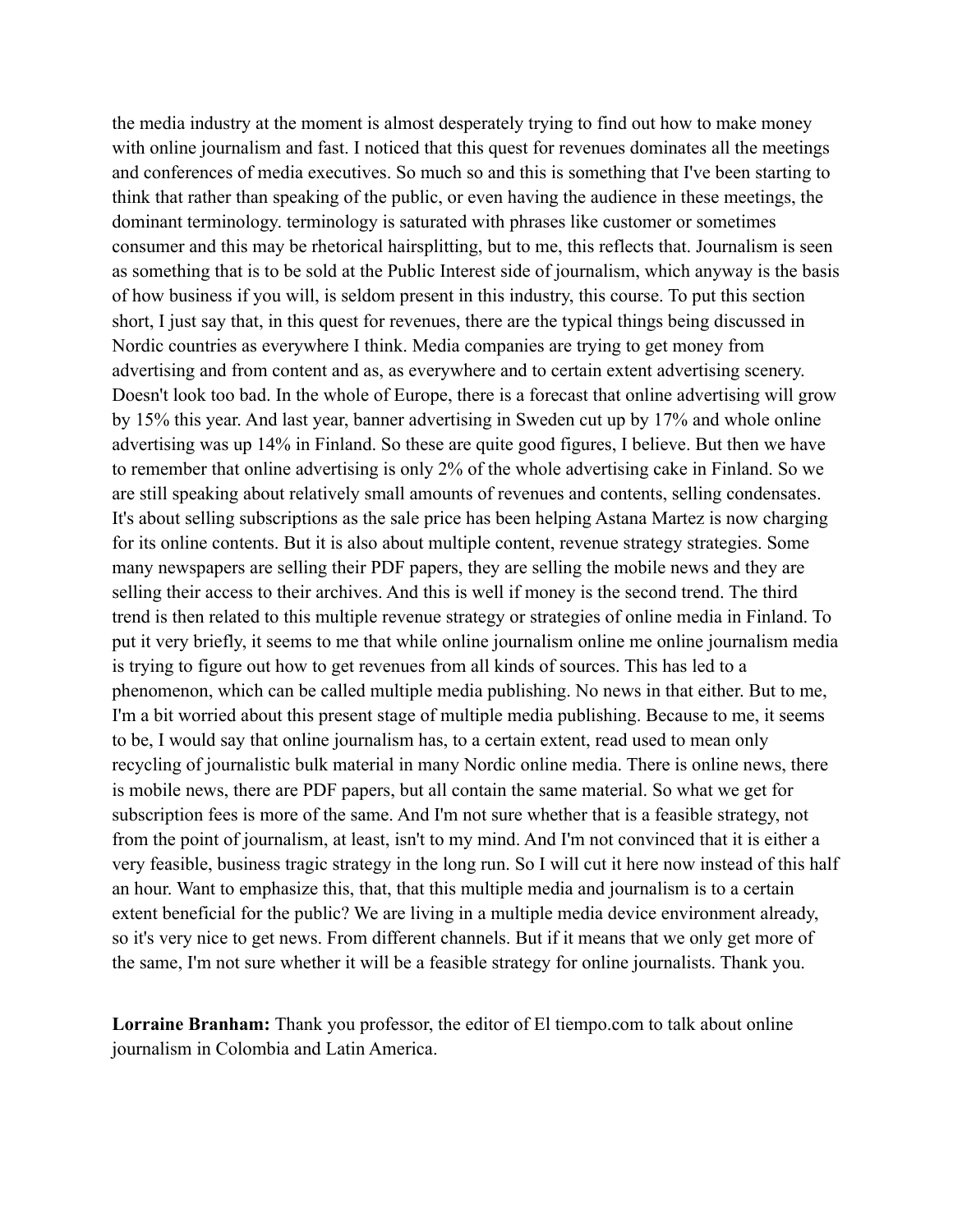**Gago**: *(inaudible)* predictions covering the election elections in Spanish in online media are covered in a huge way. So, there is very, very little to do with online real time statistics undisputed very, very few to special reports. So most of most of elections were covered using internet media and accessing to real times but in the in the last month in March, we have the general on the Spanish elections after the march attack, so, the case was, was very, very intensive because people were trying to access to read multiple media sources from the web. So web blog, blogging. alternative sources were just to try and find try to find not official information on on the on the elections and bombing All were mixed in these days.

**Audience Member:** You talked about shift and language from audience to consumers. Are you seeing that with the public television or public media sites as well?

**Audience Member:** The question here is whether or not there was a shift in life were you seeing this change in television as well as well, on the television and into public media,

**Heinonen:** Well, I would say that these discussions which are referred to I was needed, meaning the in-depth pre meetings, and also public service, broadcasting, financial and financial directors and whatever they are, they speak very much about the same thing. And so I think that this quest for revenues has over arching present presence there. The moment of course, it's different with service broadcasting operations because they, to my mind, can to a certain extent, plan their operations. In a longer period than then every three months. As is the case in many cases, even him in private media, but I mean, it's there's also

**Audience Member:** I was wondering whether or not with public support for TV and broadcasting whether or not there are any complaints from the commercial operations about the fact that taxpayers are helping to fund their competition? Yes

**Heinonen:** This is not only a Nordic phenomenon. I think that you're aware that in previous encryption, the discussion has been quite intense about how much the BBC internet should compete, and it should be allowed to compete with private online media. Because it's a public process and cooperation. And the BBC is, to my mind, terrific. Good online journalism, and it's doing mostly this one on taxpayers money, but to me, it doesn't matter. I get very good journalism online from BBC AI from wireless to that matter. Question in the European Union, the European Union's. Finland is one of the most eager members of the European Union. Norway's not a member of the European Union, but regarding union, new media policy, so the presence of the so - called commissioner of the European Commission is finished, Mr. Escalade, and they have very strong policies about enforcing new mirrors, the spirit and industry of new communications technology in Europe. There are official policies and they are enforcing them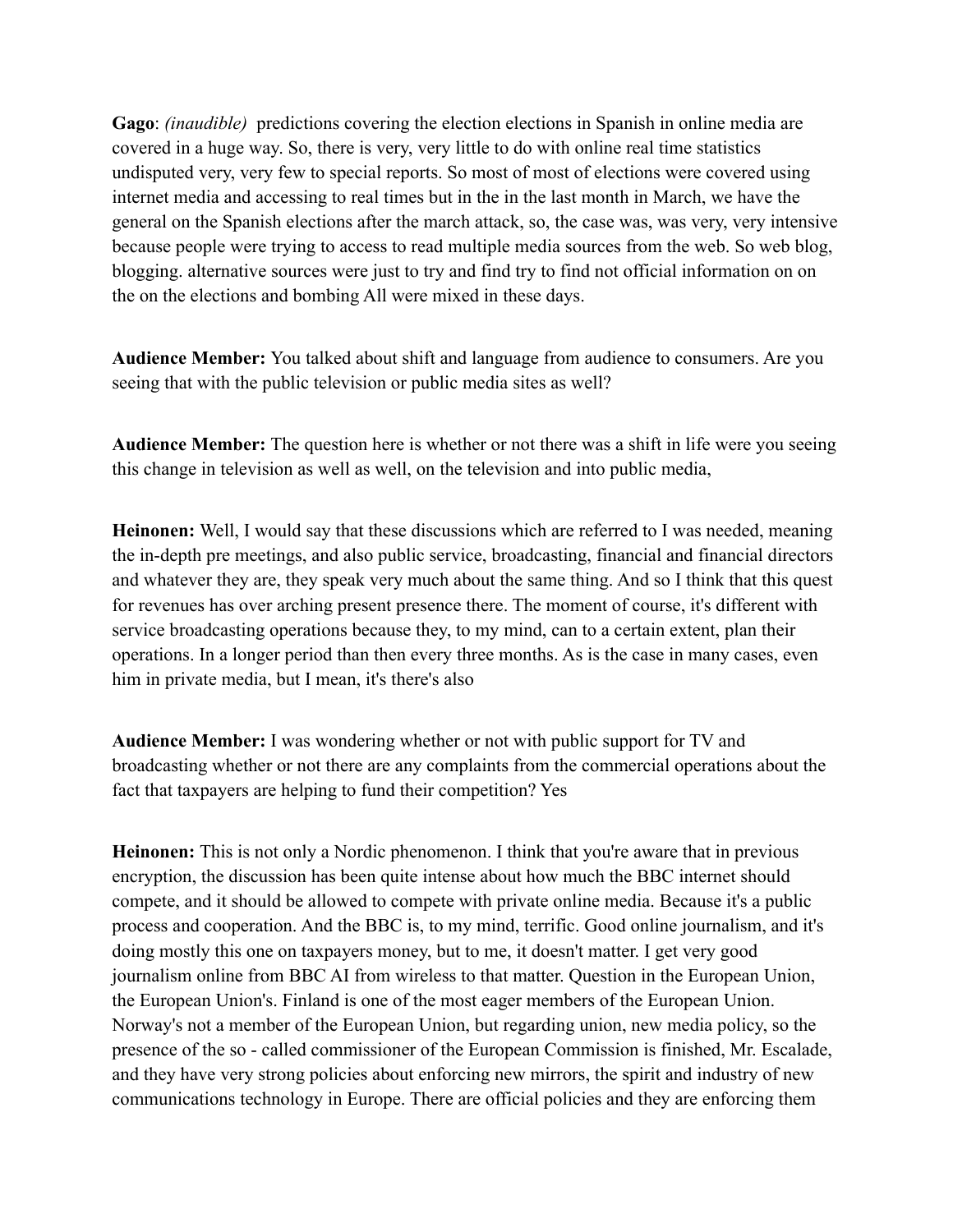quite strongly to encourage European industry to compete better with us communications technology in that trend, Japanese as well. And also about the spreading of digital literacy among the population in the European Union.

**Gago:** What I say it's also true, so only the information technology policies of the GOP in general have been stressed in the last 10 years to donate a lot of money to private investment, protected level and also to create other levels of content, entertainment content on the web, and the results I know exactly. If it was successful or not. Responses and many many products from the web were supported by the public investment, European Union.

**Branham**: Could you repeat the question into the microphone for the internet audience? I think she'll line us actually to shorter format to presentation

**Gago**: Good question. Yes. Yes. She asked her how digital media was competing with broadcast media. What is different in online media to compete with traditional ones? More or less? Interest in the media. If you see, I have curated for 40 years in India internet media. Huge killer from the end, from 6pm to 12pm. So this is the time from prime times in Spain to the most important time in broadcast news. 10pm For Israel now, well our way of life, so this time is the most of internet volume. of many, many, many monitors. What's most important is that the quality of the free television is not paid televisions is really worse. Really worse. So many people are saying in surveys that they use the internet because they know nothing on TV. So you know, this is a very easy competition. Difference between print newspapers and multimedia, online newspapers. There are two main bases and subbases of value. Added value in online media. One of them is a multimedia infographic. Some value on how you use archives are the 30% of volumes of the online media. So many people use archives as knowledge, strategy taking of decisions inside their business and inside politics and so on. So if you have a very good archive system in your online media and So many people use archives as knowledge, strategy, taking decisions inside their business and inside politics and so on. So if you have a very good archive system in your online media and you have a spectacular visual, animated infographics dribble will take lots of holdings in the space.

**Audience Member:** I was wondering as internet journalism or journalism evolves in your countries, or do you feel that you're developing specific national models or regional models in Europe? And also, is there any reluctance or feeling that decisions that you make might seem too Americanized?

**Heinonen:** That's an interesting question, but I think journalism is not trading to that. In that sense. Technologically dependent. I mean, there is, I suppose that we can say that there is more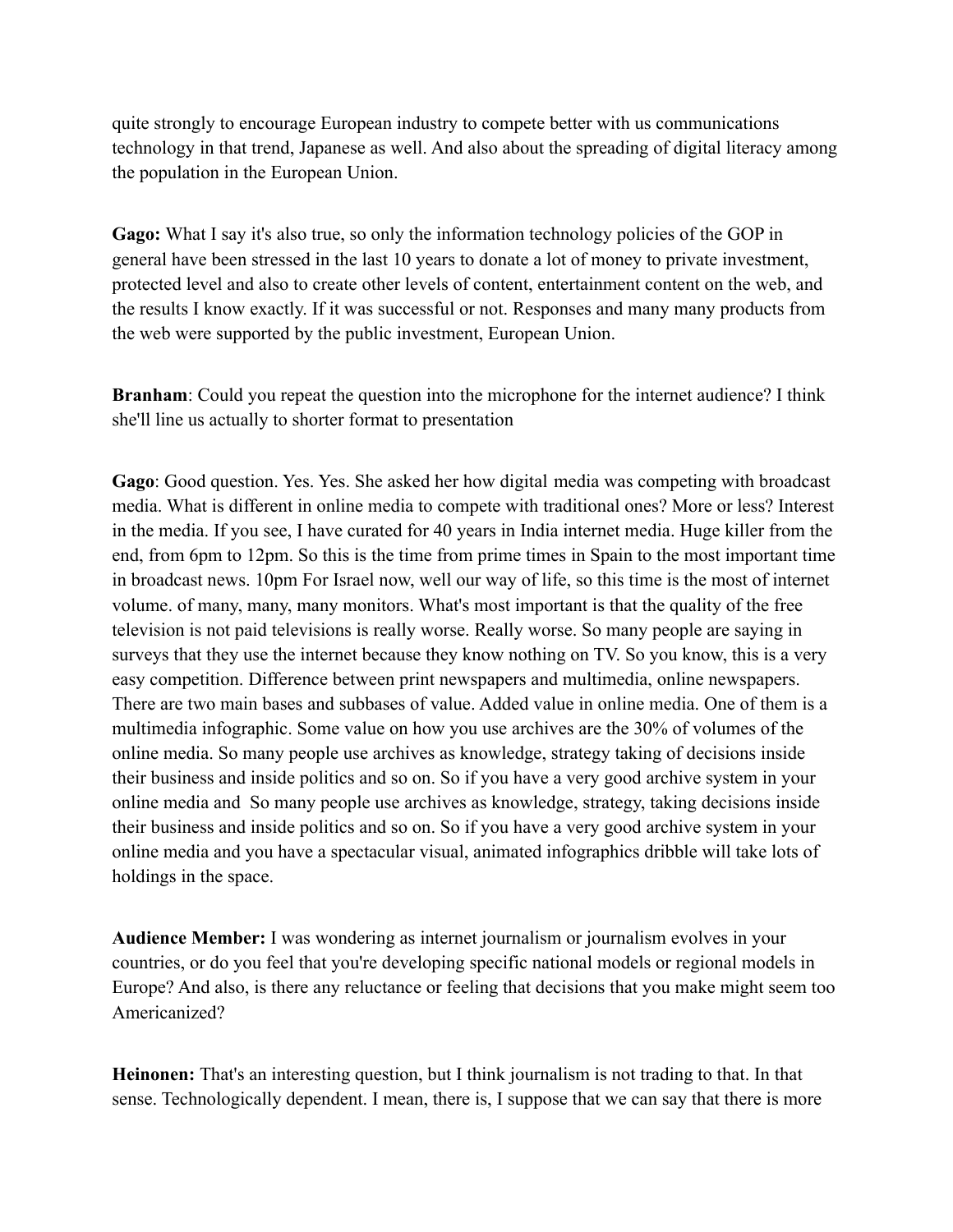or less a universal model of journalism at the moment, online and offline. We don't yet when we see it in India, India or in Spain, or in Finland and the United States. So, in that sense, I don't think that there's a national model of online journalism in, for instance, in Finland, but then then again, it's an interesting question this a student of mine is doing his doctoral thesis about how much how local online sites have regional newspapers in Finland and his hypothesis at the moment he's only begun it is that not much but but he's a professional journalist. At the same time, his desire is that they should be local to the global net. And so to put a preface, there was much more room for local if you will, national features in online journalism, also in offline journalism.

**Gago**: Yes, it's also a very interesting question. I agree with Ari. So you can find I think the main differences are the investment capacity of the media and creating things for the web. But if you place me in a medium position, everybody, I want to make archives. I want to make news related. I want to make forums and these kinds of things. So I think most European media. Medium sized, online journalists are really very similar and the business model is only very similar. Most of the brands for example, today, we just had dinner, we speak about our arts. For example, on this day, classified ads do not exist in online media. But in the US it is very important. Business model. I think it depends on the traditional media culture of every country, but there are just little peaks in England real globalization. Just talking about the local or national features of online journalism, I think there are many innovations to be found in this respect. I'll just tell you about one one little experiment that we did in connection with one of our online, online communication, local online communication, experimental projects and it was called neighborhood correspondence. So we have an online publication, published in Tampa by our research team, but we trained ordinary people from neighborhoods to do some basic reporting from their immediate environment, about their neighborhoods, about their blocks. What happened there, and it came out that this is for one. It's mostly interesting to those people who are engaged in that then they are not professional journalists, but they have the basic skills to produce stories and pictures. And the other thing is that their output, the journalism that they're doing is most interesting. I mean, it's not something that our local newspaper would print because they always have so little space on their news on their site, pages and so on. But it's important to those people who live in those neighborhoods. And I think this might be one one way to make use of this. These features that are allowed or enabled by new media.

**Branham**: Stop with the questions for now and we'll get back to the presentation and we'll have more time for questions later.

**Makoto Ota**: Everybody, and thank you for taking your time. troubleshooting, and I'm Makoto Ota from the Yomiuri Shimbun in Japan. I'm a staff writer there and initially I intended to cover the symposium as a writer. I sent an email asking for some of the points on this symposium to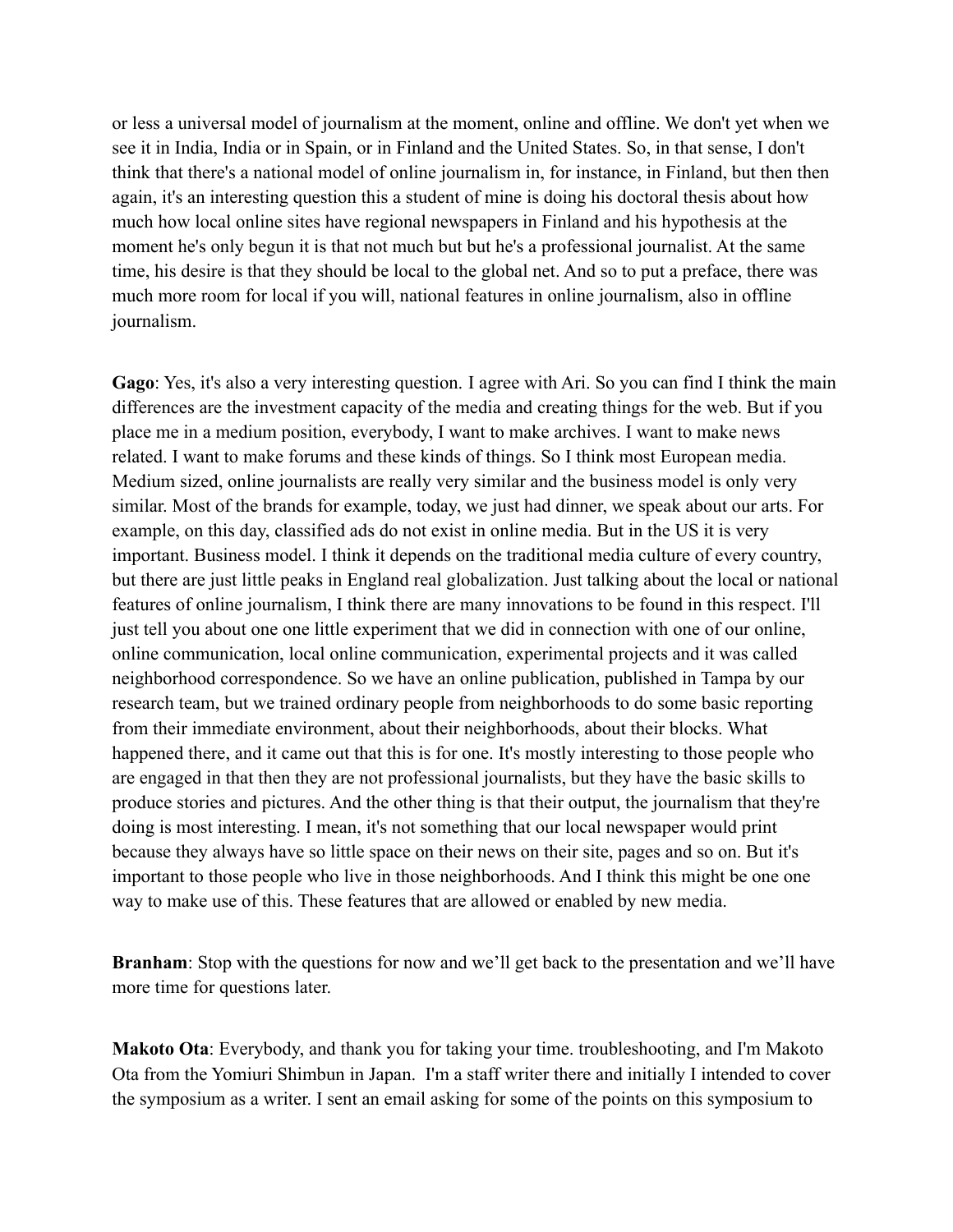Professor hours but he kindly offered me an opportunity to present. I was very surprised. Actually, I was annoyed because I was tough right? Who covers the pool? To summon something but not to be scared skim now. I'm trying my best to present some outlines to help you grasp what's going on in Japan. So for your understanding, Japan has 127 million people, just about half of the United States, right? And five major newspapers or national papers and many other regional papers. And Japan's subscription rate per household is 1.7 which means each household subscribes to more than one paper. So that's why Japanese people are sold. News TV and home delivery rates are very high. 93.9% And we have two editions on weekdays, morning and evening. Morning. Why is this here every day yesterday and in the evening? We have another paper here on the same thing. Japan has 70 million internet users and the penetration rate is at one point. And others you can see in the chat are in the graph. Broadband by ADSL is very common in Japan. Many people know Japan has medium cellphone users, of which 68 are mobile internet users. So nowadays many people use cell phones not just to talk to other kinds of tiny Ethernet gadgets. Mobile phones have huge functions such as Java enabled data, memory consorts, barcode reader, infrared data access mp3 player and global positioning system with navigation and documents Excel or PDF file reader and it is expected that we will have a very near future with ICT or digital TV receiver and beyond. So the mobile phone is very popular among Japanese, especially among young people. So our Yomiuri symbol is a glove founded in 1884. Is 1/30 anniversary this year, actually in November, and it publishes a 10 million copies are they the largest paper in the world, actually, and it is in comparison with woffinden past times Scargo to review and the times in London to figure or we are exchanging article news articles each other among such such papers, and numbers of TV stations, and our phone is orchestra and the most professional baseball team that Yomiuri giants and so on. As you can see, from top to bottom, it is very uncommon. And also, we can read from left to right here, as you can see so definitely is wrong. It is very flexible, and very, very 3d. And we have English daily, daily Yomiuri independent and so in terms of online present presentation how can I get online Oh yeah. Which says the United States should not change it for sovereignty or something, and we have categorized the news, international and domestic issues and support also. And we have so many features like money and housing. It deals with automobiles, women's jobs or entertainment books or why or pictures and these are old books, so it was launched in June 1995, one year before. The New York Times runs its website and it has 200 million pageviews and unique views are 5 million and 3 million in the office. And our advertisement revenue in fiscal year 2003 was \$7.6 million dollars 15% More than the previous year. So, we have news and features such as jobs, houses and women also. And we also have that website in a cell phone system using HT Nemo. Record a to Kaitai in Japanese and which means mobile phone or cell phone. So the service was introduced by NTT Docomo frosting in February 1999. And among eight immune cell phone use of fixed 8 million subscribers to cater the internet. Company fees and use and ringtone melody and photos email update for this month. We have 300,000 subscribers for two services paying \$2 monthly and 7 million annually. So this is our website. This is very different from the ordinary website but by HTML, and this is the Yomiuri Giants professional basketball